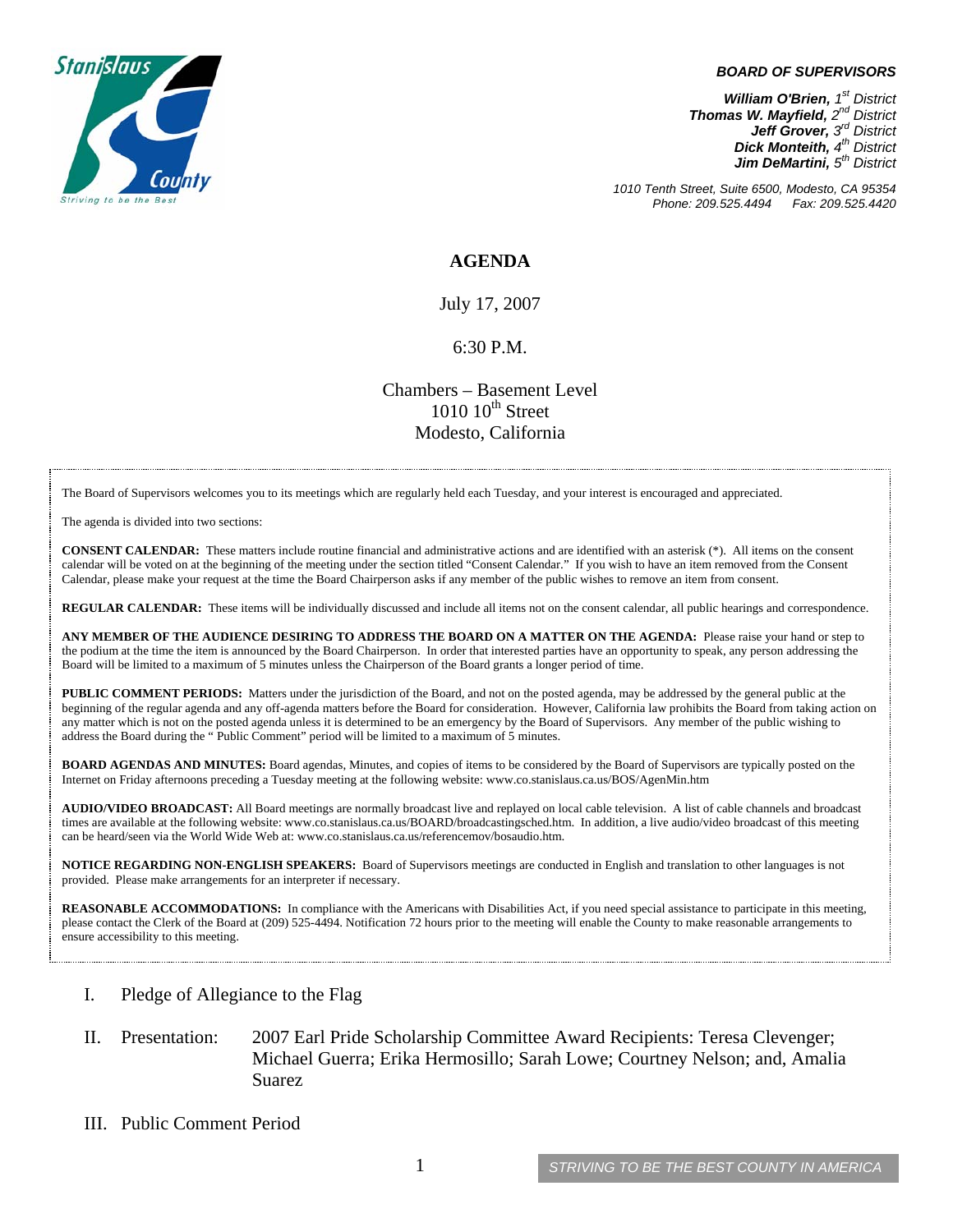## IV. Consent Calendar

# V. Agenda Items

- A. Miscellaneous
- \* 1. Approval of the Minutes for July 10, 2007 ([View Item\)](http://www.co.stanislaus.ca.us/bos/minutes/2007/min07-10-07.pdf)
- \* 2. Approval to Adopt and Waive the Second Reading of Ordinance C.S. 1002 to Amend Section 11.16.080 of the Stanislaus County Code, Prohibiting Vehicles Exceeding Twenty-Four Thousand Pounds on Eastin Road in the Newman Area ([View Item\)](http://www.co.stanislaus.ca.us/bos/agenda/2007/20070717/A02.pdf)
- \* 3. Acceptance of the Resignations of:
	- a. Laura Shouse-List from the Stanislaus County Emergency Medical Services Committee ([View Item\)](http://www.co.stanislaus.ca.us/bos/agenda/2007/20070717/A03a.pdf)
	- b. Griselda Martinez from the South Modesto Municipal Advisory Council ([View Item\)](http://www.co.stanislaus.ca.us/bos/agenda/2007/20070717/A03b.pdf)
	- c. Velma Moore from the Commission on Aging ([View Item\)](http://www.co.stanislaus.ca.us/bos/agenda/2007/20070717/A03c.pdf)
	- d. Betty Jean Morganti from the Mental Health Board ([View Item\)](http://www.co.stanislaus.ca.us/bos/agenda/2007/20070717/A03d.pdf)
- \* 4. Approval of Appointments of:
	- a. Michelle Cull to the Mental Health Board ([View Item\)](http://www.co.stanislaus.ca.us/bos/agenda/2007/20070717/A04a.pdf)
	- b. William C. Swarthout to the Advisory Board on Substance Abuse Programs ([View Item\)](http://www.co.stanislaus.ca.us/bos/agenda/2007/20070717/A04b.pdf)
- \* 5. Approval to Consolidate the Hart-Ransom Union School District Election for School Bonds with the Consolidated District Election Occurring on Tuesday, November 6, 2007 ([View Item\)](http://www.co.stanislaus.ca.us/bos/agenda/2007/20070717/A05.pdf)
- B. Chief Executive Office
- \* 1. Approval to Set a Public Hearing on August 7, 2007 at 9:15 a.m. to Consider the Adoption of Fire Protection Facility Fees for the Westport Fire Protection District Pursuant to Title 24 of the Stanislaus County Ordinance Code - Chief Executive Office ([View Item\)](http://www.co.stanislaus.ca.us/bos/agenda/2007/20070717/B01.pdf)
- \* 2. Approval to Adjust the Budget in the Substance Abuse and Crime Prevention Act (SACPA), Alcohol and Drug, and Stanislaus Recovery Center (SRC) Budgets for Behavioral Health and Recovery Services in Fiscal Year 2006-2007 ([View Item\)](http://www.co.stanislaus.ca.us/bos/agenda/2007/20070717/B02.pdf)
- \* 3. Approval of Adoption of Goals and Measures to Support the Board of Supervisors Priorities Chief Executive Office ([View Item\)](http://www.co.stanislaus.ca.us/bos/agenda/2007/20070717/B03.pdf)
- \* 4. Approval to Authorize the Chairman to Sign a Letter Requesting that the Cities Within Stanislaus County Adopt a Junk Dealer and Scrap Metal Recycling Ordinance ([View Item\)](http://www.co.stanislaus.ca.us/bos/agenda/2007/20070717/B04.pdf)
- \* 5. Approval to Award the Construction Contract for the Security Fencing for the Paradise Medical Office Employee Parking Area at 401 Paradise Road, Modesto, California to the Low Bidder, Carter Commercial Construction, and Related Actions - Chief Executive Office ([View Item\)](http://www.co.stanislaus.ca.us/bos/agenda/2007/20070717/B05.pdf)
	- 6. Acceptance of a Presentation on the All-Hazards Food and Agricultural Emergency Response Template Developed for the Counties of Stanislaus and Fresno - Agricultural Commissioner ([View Item\)](http://www.co.stanislaus.ca.us/bos/agenda/2007/20070717/B06.pdf)
	- 7. Approval to Contract for Professional Services with HFS Consultants to Develop Strategies for Sustainability of the Health Services Agency Clinic System ([View Item\)](http://www.co.stanislaus.ca.us/bos/agenda/2007/20070717/B07.pdf)
- C. Department of Public Works
- \* 1. Approval to Set a Public Hearing on August 7, 2007, at 9:20 a.m., Regarding Fiscal Year 2007/2008 Assessments for Various Landscape and Lighting Districts ([View Item\)](http://www.co.stanislaus.ca.us/bos/agenda/2007/20070717/C01.pdf)
- D. Department of Planning and Community Development